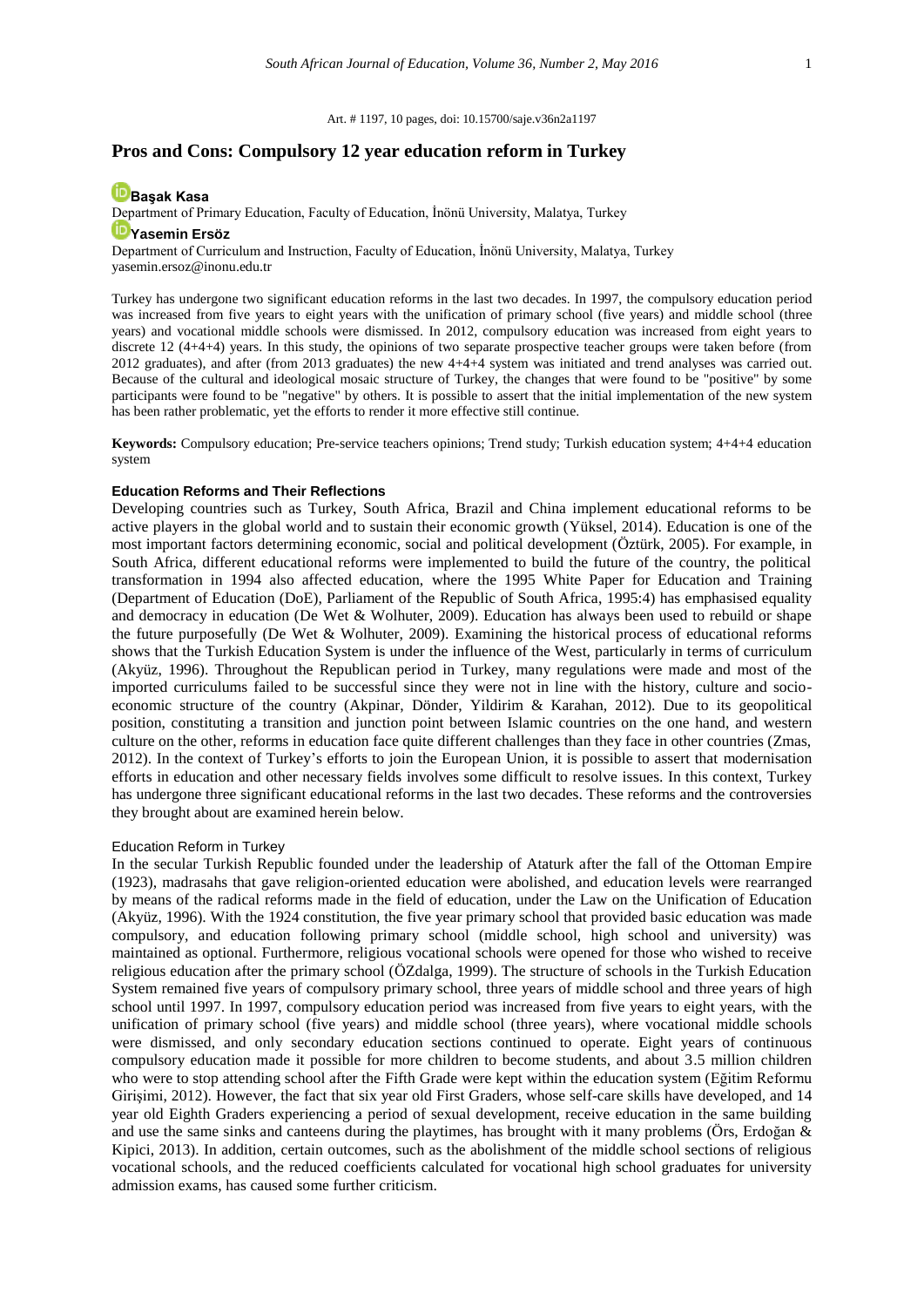According to the United Nations Educational, Scientific and Cultural Organization (UNESCO) Institute for Statistics' report (2012), pre-university education is divided into four stages, the first of which varies from four to six years. Extension of the period of compulsory education to eight years in 1997 brought with it some problems. With the aim of rendering the Turkish Education system democratic and flexible (Milli Eğitim Bakanliği (MEB), 2012), the term of compulsory education was increased from continuous eight years, to a discrete 12 years (4+4+4). Discrete education allows for the grouping of students on the basis of different curriculums and school type, throughout the period of their compulsory education. With this system, whose implementation commenced in the 2012-2013 educational year with the last amendments, the term of compulsory education was divided as four years of primary school (First, Second, Third and Fourth Grades), four years of middle school (Fifth, Sixth, Seventh and Eighth Grades) and four years of high school (Ninth, 10th, 11th and 12th Grades) (Çelik & Kasapoğlu, 2014).

This new implementation known by the public as the "4+4+4 Education System" brought about some reforms, such as having middle schools open either independent schools, allowing middle schools where different curriculums are followed, or opening religious vocational middle schools. Some elective courses were added in middle school and high school curriculums such as "The Koran" and "The Life of the Prophet". Also, since the schooling age was pulled down from six to five, the curriculum for teaching reading and writing was renewed and a game-focused orientation programme was prepared (MEB, 2012).

Some changes in the new organisation of the education system, on the other hand, caused some controversy among the public, as well as ineducational circles. For instance there has been criticism that the new structure was implemented without a pilot implementation, where in 2012 schooling age was pulled down from six years of age to five years of age (only one year later in 2013, it was once again decided to be 5,5 years of age); that significant emphasis was made on some elective courses ("The Koran" and "The Life of the Prophet"); that the students are made to continue middle school after the Fourth Grade; that the four year arrangement of the stages is not in line with children's developmental periods, and that Fourth Grade children (10 years of age) are taught in middle school, which requires abstract skills, while they are merely in the period of concrete operations (Bahtiyar-Karadeniz, 2012; Eğitim Reformu Girişimi, 2012; Hacettepe Üniversitesi, 2012; Inal, 2012).

## **Purpose of the Study**

The purpose of the study is to evaluate the positive and negative aspects of the 4+4+4 education system in line with the opinions of two different groups as the senior (Fourth) Grade students who attended to the Faculty of Education - Classroom Teaching programme in the educational years of 2011-2012 and 2012-2013. In this context, our data collection tool consists of two questions:

- i. What are the positive aspects of 4+4+4 educational reform?
- ii. What are the negative aspects of 4+4+4 educational reform?

In 2012, when the 12-year compulsory education system (4+4+4) was voted in by the Grand National Assembly of Turkey and amid controversy, prospective teachers who were attending the last year of education faculties graduated without having clear information on this new system. In particular, with the new law, the schooling age was lowered from six years of age to five years of age, causing concern that primary school teachers facing students for the first time would not have sufficiently developed skills. In this context, it is important to determine what the prospective teachers find positive and negative concerning the new system, because they will probably start their professional life in the 2012-2013 educational year, which is the first year of its implementation.

In addition, considering the fact that in the 2012-2013 educational year, as the first year of the implementation of the new education system, senior students attending to the Primary School Teaching Programme have completed their training in primary schools and therefore experienced the advantages and disadvantages of the new system, these students have learned how to cope with difficulties of the new system. As such, it is considered of value to receive their opinion on the 4+4+4 education system, since "educational change depends on what teachers do and think" (Fullan, 2001:77) and the school practicum that fills the gap between theory and practice has a critical role in the professional development of teachers (Tavıl, 2014).

In this way, a result regarding the rate with which the hypothetical positive and negative aspects of the new system put forward to motivate the implementation of the system can be obtained before it is realised, can be spoken to from the perspective of prospective class teachers.

#### **Method**

Within the scope of the study, the opinions of two separate prospective teacher groups were taken before (from 2012 graduates) and after (from 2013 graduates) the new 4+4+4 system commenced and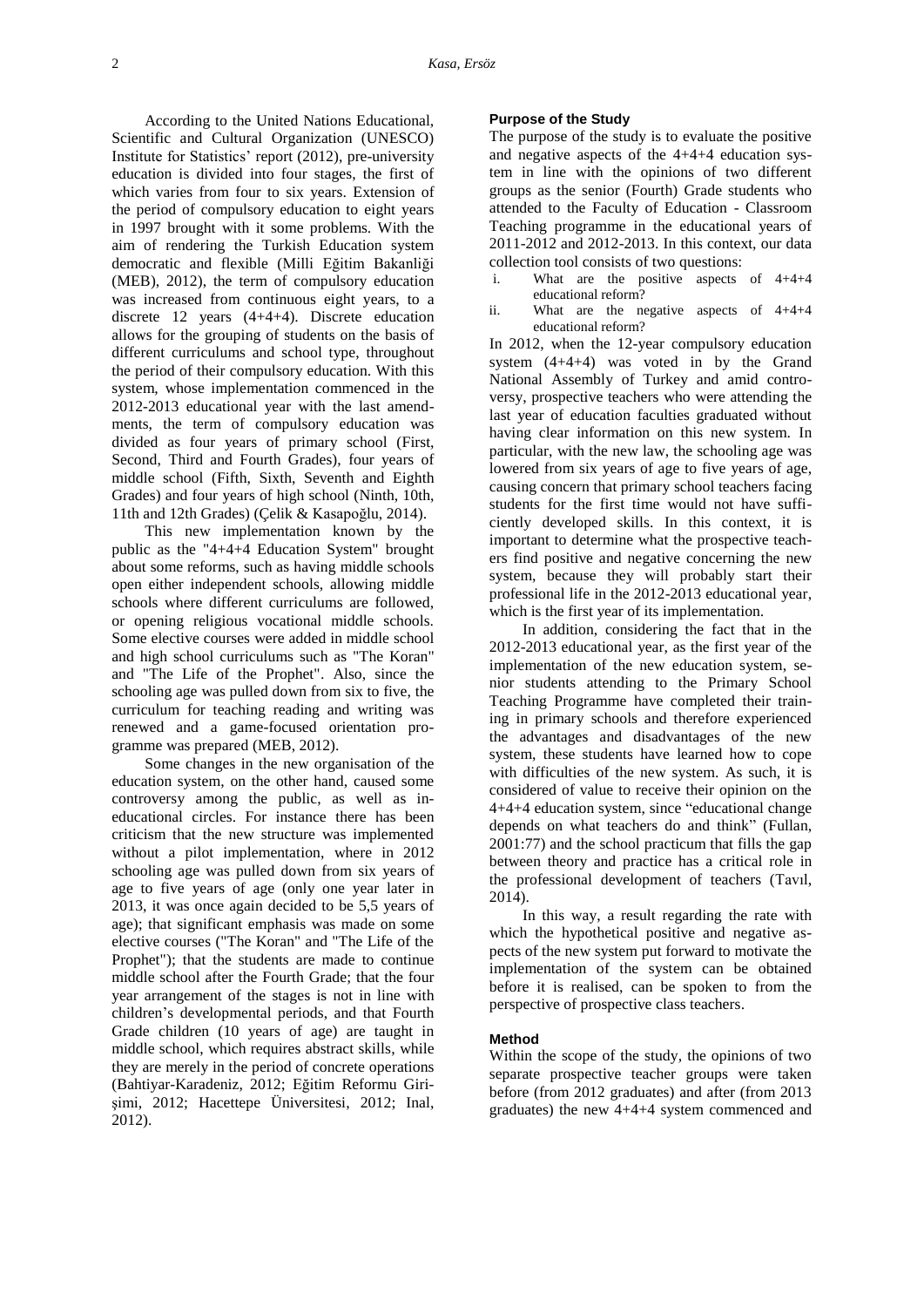trend analyses were carried out. Trend study or analysis is an approach, which provides the required data for curriculum planning, curriculum evaluation and policy development (Rosenberg, 1997), where the selected factor is repetitively examined across a certain timeframe, and on different samples (Cohen, Manion & Morrison, 2007). This provides a dynamic perspective rather than a stable one, and enabling the estimation of future trends (Rosenberg, 1997).

## Participants of the Study

The population of the study consisted of the prospective teachers who have attended the Fourth Grade of the Primary School Teaching programme of the Education Faculty of Inonu University in the 2011-2012 and 2012-2013 educational years. In this context, all the targeted participants were reached and the data was collected from a total of 286 prospective class teachers, 142 of whom attended the Fourth Grade in the 2011-2012 educational year, and 144 of which attended the Fourth Grade in the 2012-2013 educational year.

## Data Collection Tool and Analysis

As the data collection tool the researchers used an open ended questionnaire and the participants were asked to state the positive and negative aspects of the new education system according to their own opinions. The Fourth Grade of the primary school teaching programme students filled this questionnaire in 20 minutes in the Turkish Education History course, at the end of the term. Data was analysed with the use of the Nvivo8 package software as per content analysis. The main objective of content analysis is to reach the concepts and relations that can explain the collected data (Miles & Huberman, 1994). In line with the data, subthemes belonging to the main themes were determined; two researchers carried out encoding separately, which were later compared. Frequencies were assigned to these encodings and content analysis was conducted.

In order to enhance the reliability of the study, direct quotations from participants' statements were used, where the prospective teachers who graduated in the 2011-2012 educational year (2012 graduates) were assigned the code 'F' (for first application of questionnaire), while those that graduated in the 2012-2013 educational year (2013 graduates) were assigned with the code 'S' (for second application of questionnaire). Later on, participant numbers were added.

#### **Results**

The opinions of the two separate groups of prospective teachers (2012 graduates and 2013 graduates) were examined under two main themes, viz. 'positive opinions' and 'negative opinions'. These main themes were further separated into the subthemes of 'moving schooling age to an earlier age', 'renewal of the education system' and 'vocational education'.

## Positive Opinions regarding the Prospective Class Teachers on 4+4+4 Educational Reform

The *positive* opinions of the prospective class teachers graduated in 2012 (before new educational system enforcement) and in 2013 (first year of enforcement of new educational system), related to the 4+4+4 education system are presented in the table below (Table 1).

| Sub-theme               | (2012) | (2013) | Categories                                              | (2012) | (2013) |
|-------------------------|--------|--------|---------------------------------------------------------|--------|--------|
| Renewal of the          | 265    | 65     | Extension of compulsory education to 12 years           | 140    | 39     |
| <b>Education System</b> |        |        | Changes in the curriculum                               | 74     | 18     |
|                         |        |        | Changes in the school system                            | 51     | 8      |
| <i>Vocational</i>       | 141    | 32     | Early guidance to vocational education                  | 83     | 13     |
| Education               |        |        | Increase in the importance of vocational schools        | 22     | 15     |
|                         |        |        | Rectification of the coefficient problem for university | 6      | ↑      |
|                         |        |        | entrance exam                                           |        |        |
|                         |        |        | Opening of religious vocational schools                 | 12     | ↑      |
|                         |        |        | Possibility to change education field*                  | 18     |        |
| Lowering the age        | 75     | 63     | Early commencement of the education process             | 40     | 31     |
| of schooling            |        |        | Starting the professional life earlier                  | 15     | 20     |
|                         |        |        | Socialisation                                           | 14     | 12     |
|                         |        |        | Development of language                                 | 6      |        |

*Note:* \* i.e. between the options of religious education or vocational education.

*Sub-theme: 'Renewal of the education system'* Examining Table 1 shows positive opinions to be mostly concentrated under the title 'renewal of the education system'. Under this title the participants stated their positive opinions regarding the extension of compulsory education to 12 years, the changes in the curriculum, and the changes in the

school system. Also for the category 'Extension of compulsory education to 12 years', the participants stated their positive opinions on the introduction of gradual education, the increase in education level, the inclusion of the Fifth Grade within the scope of middle school, teacher-related gains and the increased attendance rate of female children. For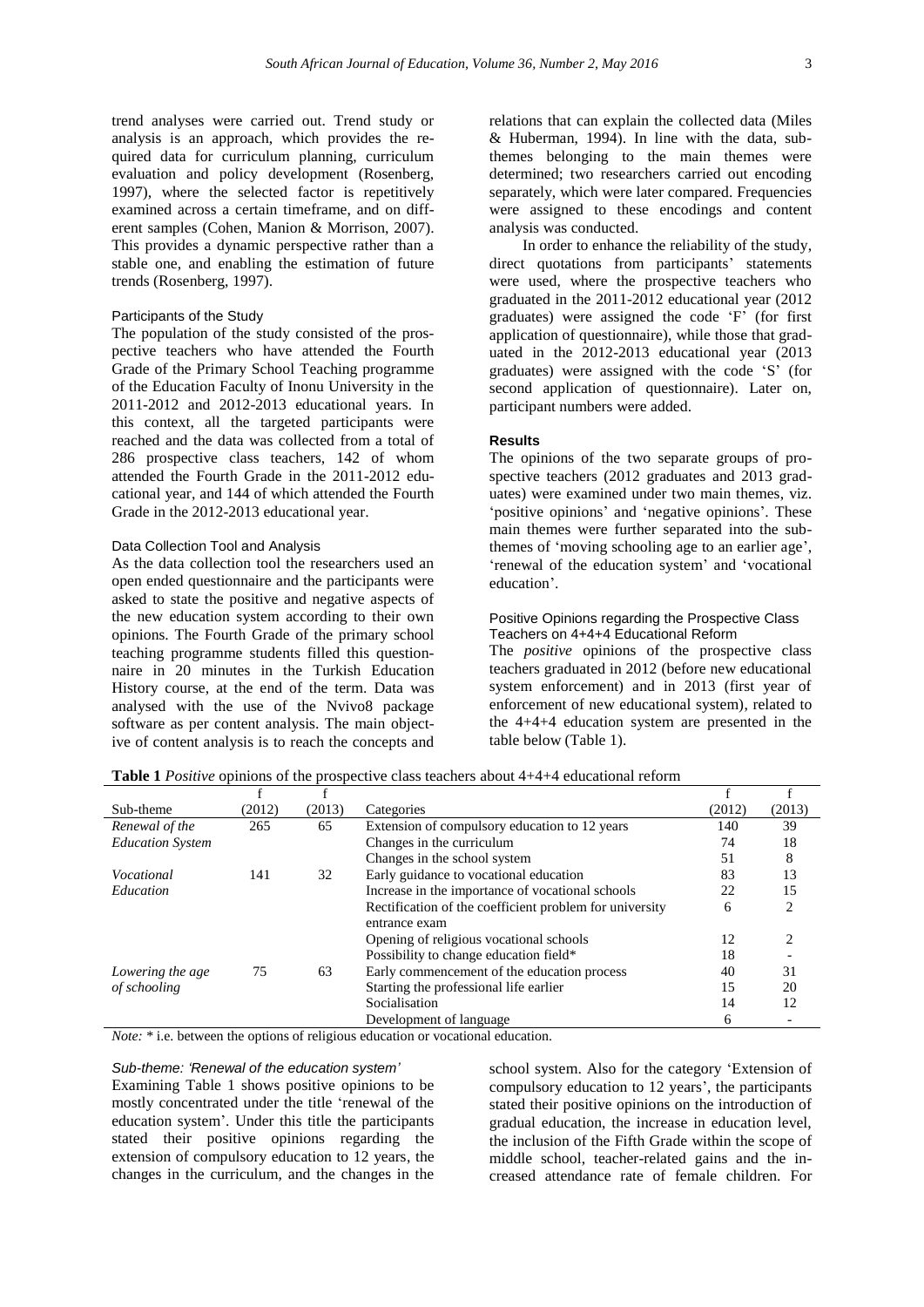instance, concerning the inclusion of the Fifth Grade in middle school, while the participant F14 stated that "*the education provided will be better with earlier branching. Because the science course taught by the class teacher and the science course taught by the science teacher would not be the same*"; while S17 stated "*since class teachers are inadequate in field courses in further classes, attendance of branch teachers after the Fourth Grade will improve the quality of education*". In a study conducted by Baykan, Çiftçi and Arıkan (2013) the inclusion of the Fifth Grade to middle school was reported to be the most positive reflection of the new 4+4+4 system. With regard to the teacher-related gains, the participants usually expressed positive opinions regarding teacher assignments, such as in the participant F11's statement that "*by means of earlier schooling age, more classroom teachers will be assigned*" and S107 stated "*teachers will have to make an effort for their personal development*". Concerning teacherrelated gains, the participants usually expressed their positive opinions on teacher assignments, such as in the participant F11's statement that "*by means of earlier schooling age, more classroom teachers will be assigned*", where participant F102 meanwhile stated, "*with the inclusion of the Fifth Grade to middle school, more branch teachers will be assigned*."

With regards to the category 'changes in the curriculum', the participators expressed their positive opinions about provision of elective courses, the orientation process for first graders, renewal of the curriculum, and the changes in examination system. Prospective teachers' positive opinions on the 'changes in the curriculum' can be summarised with F15's statement, namely that "*it is positive to have elective courses in the second phase of primary education*"; F14 meanwhile noted "*game play focused education will be carried out in the first grade, and therefore adaptation will be made easy*"; while F77 expressed that "*concerning the long-term goals of the country it may be useful, because curricula are also being improved*". S35's statement that "*the elective courses recently added to the curriculum are important particularly for religious education*" and S32's statement that "*the adaptation process implemented in the initial grades before education has positive aspects for students*" and S2's statement that "*weekly hours of science courses was increased*" may be set forth as examples.

As for the category of 'changes in the school system', prospective teachers expressed positive opinions regarding the separation of primary school and middle school buildings, the opening of new school buildings, and the possibility of finishing high school via distance education. The statement of participant F23 is noteworthy in this respect: "*it is a positive development that older children and*  *younger children are not taught in the same environment*"; while S24 noted: "*I believe in the separation of primary schools from other schools, where the prevention of the primary school students being negatively influenced by the higher grades is a positive development*". In the study conducted by Demir, Doğan and Pinar (2013), all of the principal participants have stated that after the separation of primary schools and middle schools, the disciplinary problems experienced due to children of different age groups being together, were negated. Considering the findings of various studies, which indicate that primary school and middle school students placed together results in harm to the younger cohort (Dinler, 2011), that children of early childhood frequently get hurt in shared areas with children going through puberty (Kaya, 2011), and that younger children cannot even leave their classroom due to bullying (Demirtaş, 2011), the most viable solution of the 4+4+4 system may be seen as children of different age groups being educated in separate buildings (Memişoğlu & Ismetoğlu, 2013).

#### *Sub-theme: 'Vocational education'*

There are five categories included under the 'vocational education' sub-theme of the Positive Opinions main theme. As it can be understood from these categories, prospective teachers expressed their positive opinions on early guidance for vocational education, increased importance of vocational high schools, rectification of the coefficient problem for university entrance exam, opening of religious vocational middle schools and the possibility to change fields. Example statements with regards to 'early guidance for vocational education', include participant F116's statement that "*it is important to learn about and guide one's skills as early as possible*" and S8's statement that "*it enables students to determine their fields at an early age according to their skills*". Since Turkey is among the The Organisation for Economic Cooperation and Development (OECD) countries, where the proportion of the population below 15 years of age is considerably high, it is important to make sure that these children are prepared properly for their future education and profession (OECD, 2013). As a matter of fact, in Germany likewise, the application which evaluates the students in terms of their level of success at the end of the Sixth Grade and guides them to either stay at the same school or attend to another vocational school, aims to enable students to transfer to schools of higher levels and facilitates students' transition to vocational education in order to meet the ever growing demands of the business world (Gultekin, 1998).

With regard to the 'increase in the importance of vocational schools'*,* F120 stated, "*the need for intermediate staff in industry will be met as a result*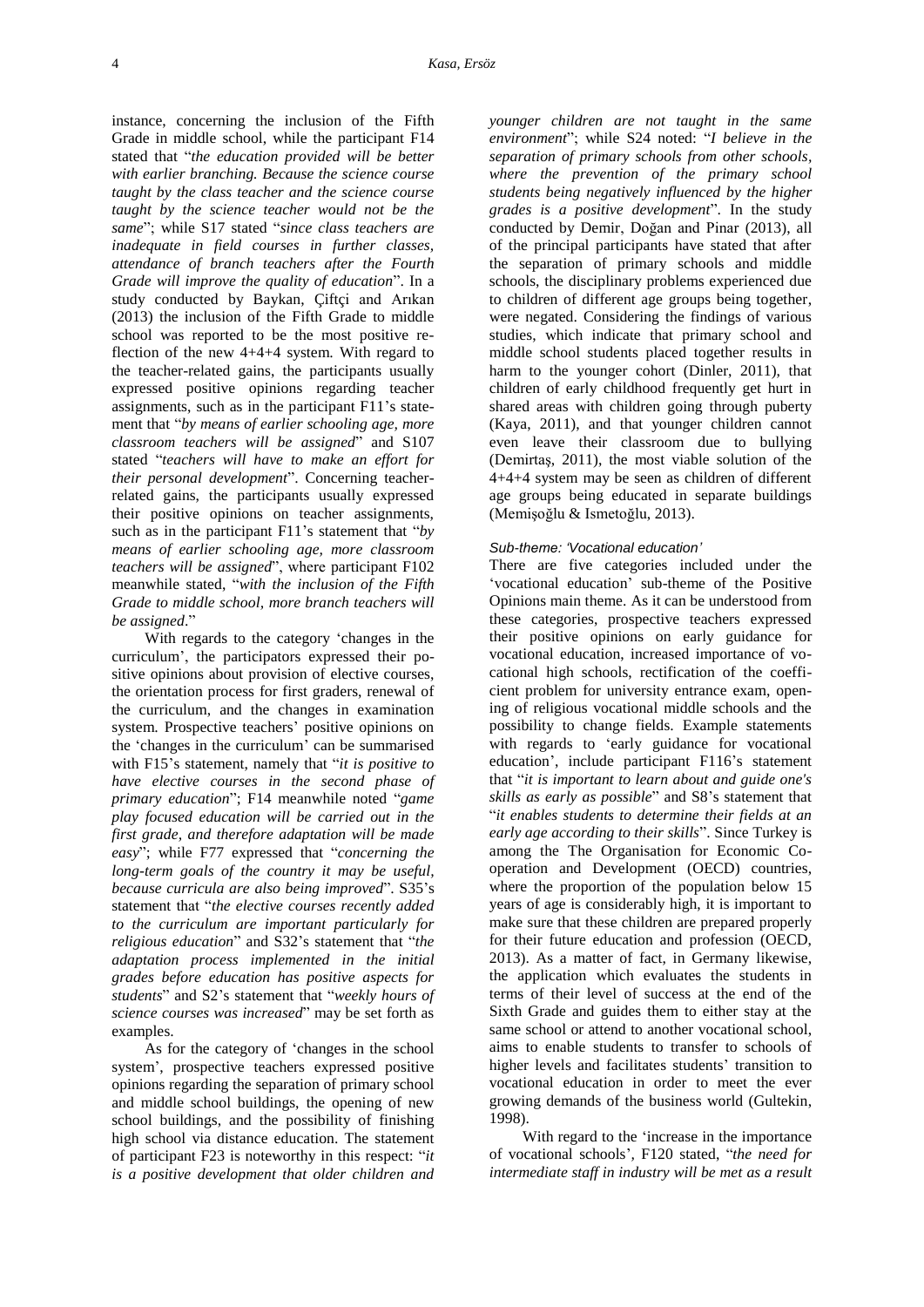With regards to the 'rectification of the coefficient problem for university entrance exams', participant F51 stated that "*the inequality of coefficients calculated for university admission exams was negated*".

## *Sub-theme: 'Lowering the age of schooling'*

As for the moving schooling age to an earlier age sub-theme under positive opinion, there are four categories. Prospective classroom teachers expressed their positive opinions on the early commencement of the education process, the early start of professional life, as well as the social development and language development categories. Concerning 'early commencement of the education process', F109 stated: "*starting to go to school earlier means to get adapted earlier*", while S21 stated: "*children that develop earlier due to their individual differences are allowed to utilize the educational opportunities earlier*". S48 made the following positive statement regarding socialisation: "*social harmony and starting to communi-* *cate with others at earlier ages is a positive development*".

Concerning the 'early start of professional life', F111 stated that "*students will finish their school at an earlier age and thus will start to work also earlier*". With regards to 'social development', F19 stated that "*social development of students will start earlier*". With regards to 'language development', F2 stated that "*facing stimulants at early ages expedites the development of language*", while F133 stated that "*proper use of Turkish is established at an earlier age*".

## Negative Opinions regarding the Prospective Class Teachers on 4+4+4 Education System

The negative opinions of prospective class teachers regarding the 4+4+4 education system was also divided into the same sub-themes, namely 'lowering the age of schooling', 'renewal of the education system' and 'vocational education', each with several sub-categories. The negative opinions of the prospective class teachers who graduated in 2012 and in 2013 concerning the 4+4+4 education system are presented in the table below (Table 2).

| Sub-theme               | (2012) | (2013) | Categories                                     | (2012) | (2013) |
|-------------------------|--------|--------|------------------------------------------------|--------|--------|
| Renewal of the          | 338    | 173    | Extension of compulsory education to 12 years  | 193    | 113    |
| <b>Education System</b> |        |        | Changes in the school structure                | 90     | 25     |
|                         |        |        | Changes in the curriculum                      | 55     | 35     |
| Lowering of the         | 207    | 214    | Early commencement of the education            | 112    | 94     |
| age of schooling        |        |        | Unsuitability with developmental traits        | 82     | 75     |
|                         |        |        | Keeping mixed age groups together              | 13     | 45     |
| Vocational              | 48     | 25     | Early choice of profession                     | 23     | 13     |
| Education               |        |        | Guidance to vocational education               | 23     | 10     |
|                         |        |        | Opening of religious vocational middle schools |        |        |

*Sub-theme: 'Renewal of the Education System'*

There are three categories under the sub-theme 'renewal of the education system'. At the first category 'extension of compulsory education to 12 years', prospective teachers stated their negative opinions on 'teacher-related problems', the 'ambiguity of the system', the 'pre-school education becoming of secondary importance', the 'inclusion of the Fifth Grade to middle school' and the 'introduction of a 12-year education'. As for some examples of the negative opinions the prospective teachers had, for the teacher-related problems F106 stated "*we were not raised according to this system; they will have to provide us in-service training*". Social and political reasons as well as teachers not being informed sufficiently can impede curricular reforms. For example, the curriculum update project in South Africa, known as Curriculum and Assessment Policy Statement (CAPS), was widely found to be problematic in terms of both not providing in-

service training to teachers, and the teacher education programmes not including sufficient information (Çelik & Kasapoğlu, 2014). In the current study, S113 stated that "*we are not getting assigned. Many class teachers have simply become redundant*". With the term of primary school being shortened from five years to four years, some class teachers have become redundant. Due to this, it was reported that the majority of teachers are not satisfied with the renewed system, and that their degree of professional motivation fell (Ekiz, Altun & Siyambas, 2013).

Concerning the ambiguity of the system, F13 stated "*the public was not adequately informed*", and S28 stated "*it is quite thought-provoking that the system was started to be implemented without any preliminary application or implementation in pilot schools*". Prospective class teachers' most important criticism is that the new education system was initiated without conferring with all the relevant stakeholders (Bahtiyar-Karadeniz, 2012).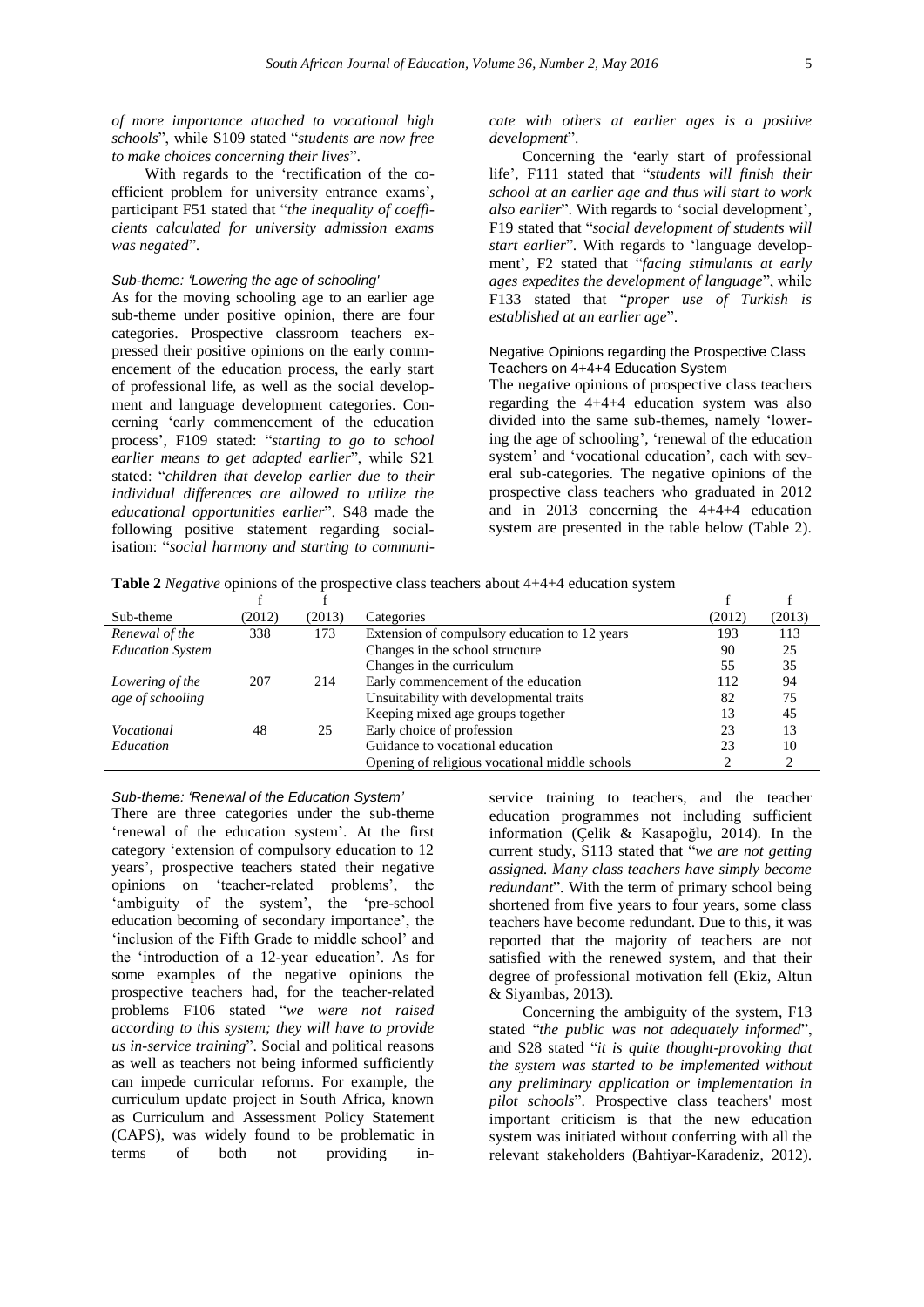Because Turkey has an overly-centralist education system when it comes to the chain of applications (Fretwell & Wheeler, 2001; OECD, 2013).

On the subject of the reduced importance attached to pre-school education, F1 stated that "*making pre-school education non-compulsory is a negative development*", while concerning the inclusion of the Fifth Grade to middle school, F107 asked "*how will branch teachers teach the Fifth Graders, who are still in the phase of concrete (rather than abstract) learning*", while S117 stated that "*branch teachers are not always able to go down to the level of Fifth Graders*". Considering the findings of a study that compare the children that attend the Sixth and Seventh Grades in primary schools and in middle schools in the USA, the middle school students experienced disciplinary problems much more frequently (Cook, MacCoun, Muschkin & Vigdor, 2008) where the possibility of being unsuccessful in middle school increases in cases where the duration of primary school education is shortened (Bedard & Do, 2005), the positive contribution of the eight-year continuous education in educational terms cannot be overlooked.

For the introduction of the 12-year education, F130 stated that "*some regions in our country cannot cope with 12 year compulsory education*", while S138 stated that "*division of the levels (4+4+4) is not in line with developmental processes*".

In the second category, 'changes in the school structure' the prospective teachers expressed their negative opinions on the lack of infrastructure and the distant high school education. As for exemplary statements, F135 stated that "*the present schools are not ready for this system*" and S25 stated that "*the equipment in schools is too large for First graders, due to their young age*". In the study conducted by Memişoğlu and Ismetoğlu (2013), it was reported that school executives consider the lack of infrastructure (provision of buildings, classrooms etc.) to be the most important problem in the application of 4+4+4 system.

When it came to the third category of 'changes in the curriculum', the prospective teachers expressed their negative opinions on the introduction of elective courses and the renewal of the curricula. For the introduction of elective courses, F117 stated that "*it will be the parents who will pick the elective courses*", while S30 noted "*the courses introduced as elective courses aim to reflect certain ideologies to young generations, and therefore, prevent Turkish society from reaching the level of modern civilisations*". Concerning the renewal of the curriculum, F50 has stated "*the curriculum should be prepared once again, which means a significant loss of effort and time*", while and S128 stated, "*first grade courses resemble the*

#### *pre-school period*".

#### *Sub-theme: 'Lowering the age of schooling'*

The sub-theme 'Moving schooling age to an earlier age' includes three categories. As for some of the examples of the negative statements made by the participants, for 'early commencement of the education' process, F1 stated "*the children will start school before playing enough*", while S121 stated "*children of different ages make teachers' jobs harder*".

Concerning the 'developmental traits' of children, F94 stated "*starting school before reaching sufficient mental maturity causes children to feel unsuccessful*", and S10 stated "*since the students start school at early ages, their muscular development is not yet completed and they fall behind the seven year-olds*". Some children might feel diffident, because in the first implementation year of this new system, there were two different age groups placed together in the First Grade of primary school, where one group consisted of 60- 66 months, according to new regulations, while another group consisted of 66-80 months. These children showed different levels of cognitive, affective and psychomotor ability.

With regards to 'keeping mixed age groups together', F13 stated "*five and a half years old and seven-year-old children will be in the same classes*", while S127 stated that "*while teachers try to adapt to small children, seven year olds fell significantly behind*". Concerning the decrease in schooling age from seven to 5,5 years of age which saw implementation from 2012, it was determined that in comparison with older children, children of 60-66 months of age were found to be less developed, both emotionally and physically; that they were not ready to start school; that their adaptation and academic performance in school was weaker; that they have difficulty in terms of following the rules, self-care skills, and using their fine motor muscle skills; and it was thus concluded that it is likely that these children experience lack of self-confidence, and as a result, develop a negative attitude towards the school (Baykan et al., 2013; Ekiz et al., 2013).

#### *Sub-theme: 'Vocational Education'*

Under the last sub-theme of 'vocational education', there are three categories. While concerning the category of 'early choice of profession', F111 stated that "*vocational education at young ages may cause regret in following years*", and S100 stated that "*early choice of profession may cause regrets in the future*".

With regards to the category of 'guidance to vocational education', F131 stated "*it will be the families that select the fields*", while S48 stated that "*the fact is that a choice of vocation is made before*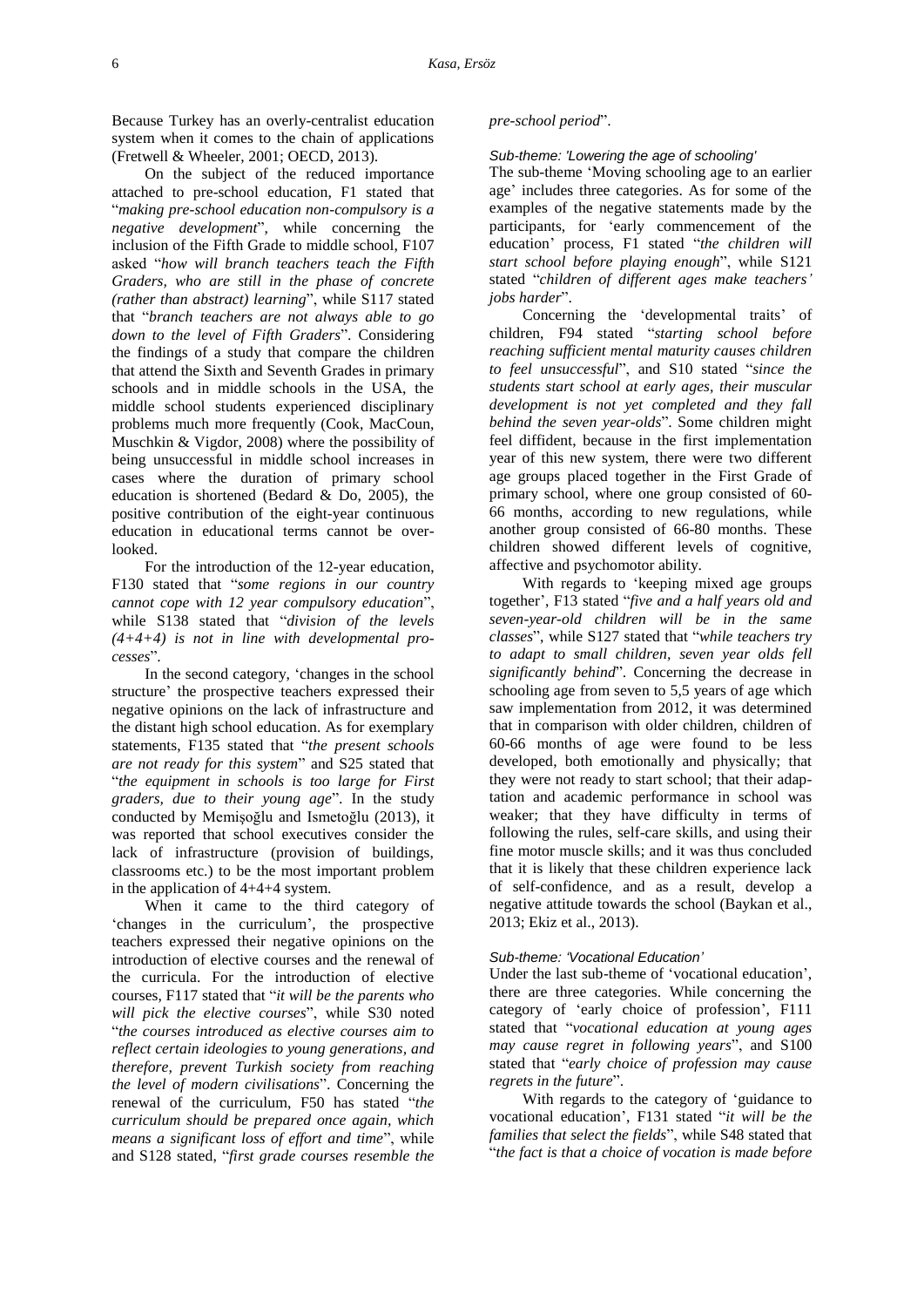*getting to know the fields of interest and skills of children (at 10 years of age), and where this is rather left to the parents instead of the children, there are negative outcomes*".

For the category of the 'opening of religious vocational middle schools', F21 stated that "*the numbers of religious vocational schools may increase excessively*", where S85 stated that "*the emphasis given to religious education is contrary to secularism*". As for those authors who find the system rather ideological, they argue that some of the newly introduced applications do not cohere with the founding values and principles of the Republic of Turkey (Bahtiyar-Karadeniz, 2012), characterising the new law as "stillborn" (Güven, 2012).

## **Conclusion and Suggestions**

Educational change is sometimes highly problematic, according to Fullan (2001:3), "one person claims that schools are being bombarded by change; another observes that there is nothing new under the sun. Making a certain judgment concerning the new 12-year  $(4+4+4)$  compulsory education is quite difficult on the sole basis of the prospective class teachers' opinions about the system." In fact, examining Table 1 and Table 2 for the prospective teachers that graduated in 2012 and in 2013, shows that the specific changes found positive by some participants were found negative by others, which can be accounted for by the fact that Turkey plays host to abounding ideological differences. In order to understand the causes of this situation, one should keep in mind the fact that Turkey resembles a mosaic of many different colours, in the way that it embodies many different perspectives and ideas in social, cultural, ideological and political terms. In addition, it should also be noted that teacher candidates' personal beliefs and differences of perception with regards to ethics have an effect on their perspective towards education (Cevher-Kalburan, 2014). Examining the opinions of the prospective teachers that graduated in 2012, that is, when the 4+4+4 system had not yet been initiated, shows that the encodings belonging to negative opinions  $(f = 338)$  was higher than that of positive opinions ( $f = 265$ ) under the theme of the *Renewal of the Education System*, where most of the opinions – whether positive or negative – were made on the extension of compulsory education to 12 years. Meanwhile, most of the supporting statements were related to the transition from continuous education to discrete education, where the point that received the most criticism was the fact that the new education system would decrease the number of teacher assignments to be made. With regard to the changes in the curriculum, while the introduction of elective courses received the most support, the point that received the most criticism was that only elective

courses with religious content were emphasised. In terms of the change in the school system, separation of primary school and middle school buildings received the most support, while the inability to rectify the issue of inadequate infrastructure received the most criticism. Under the theme of *vocational education,* the frequency of the positive opinions  $(f = 141)$  is higher than that of negative opinions ( $f = 48$ ). While guidance to vocational education was the point that was considered to be the most positive, most of the criticisms were related to the choice of profession at an early age. This is resonant with European educational policy discussions over the past 20 years, which has considered at length how it might be possible to create closer links between school life and working life (Griffiths & Guile, 2004). Investment in people can be noted to be the most profitable investment, since the return speed of investments in education are ultimately higher than the return speed of investments in physical capital (Öztürk, 2005). Additionally, all European countries have attempted to come up with curriculum innovation projects to bridge the gap between these two spheres of life (Griffiths & Guile, 2004).

In the theme '*Lowering the age of schooling'*  the frequency of negative opinions  $(f = 207)$  was determined to be much more than that of positive opinions ( $f = 75$ ). Under this theme, the greatest amount of both positive and negative feedback was given on the early commencement of the education process. According to Slavin (2013), children develop more complex thinking skills and social abilities when they start school. At the same time, this period corresponds to Ericson's fourth stage of success vs. inferiority (Sokol, 2009), where, if children experience failure during this period, they can suffer from lack of self-confidence at the later education levels (Senemoğlu, 2005). The prospective class teachers who did not still graduate in 2013, where the 4+4+4 system began to be implemented, completed their traineeship during this period, and had the chance to observe the advantages and disadvantages of the practical implementation of the system. Accordingly, the opinions of these participants who graduated in 2013 may present more realistic clues, because participants who graduated in 2012 stated their assumptions before the implementation of the new system.

It was however observed that the opinions of these group of prospective teachers were generally in line with the opinions of the prospective teachers who graduated in 2012. It can be understood from this point that the assumptions of prospective teachers who graduated in 2012 are prophetic, because they could see the positive and negative effect of educational change before implication. Lowering the age of schooling was criticised in both of the years as not being suitable to children's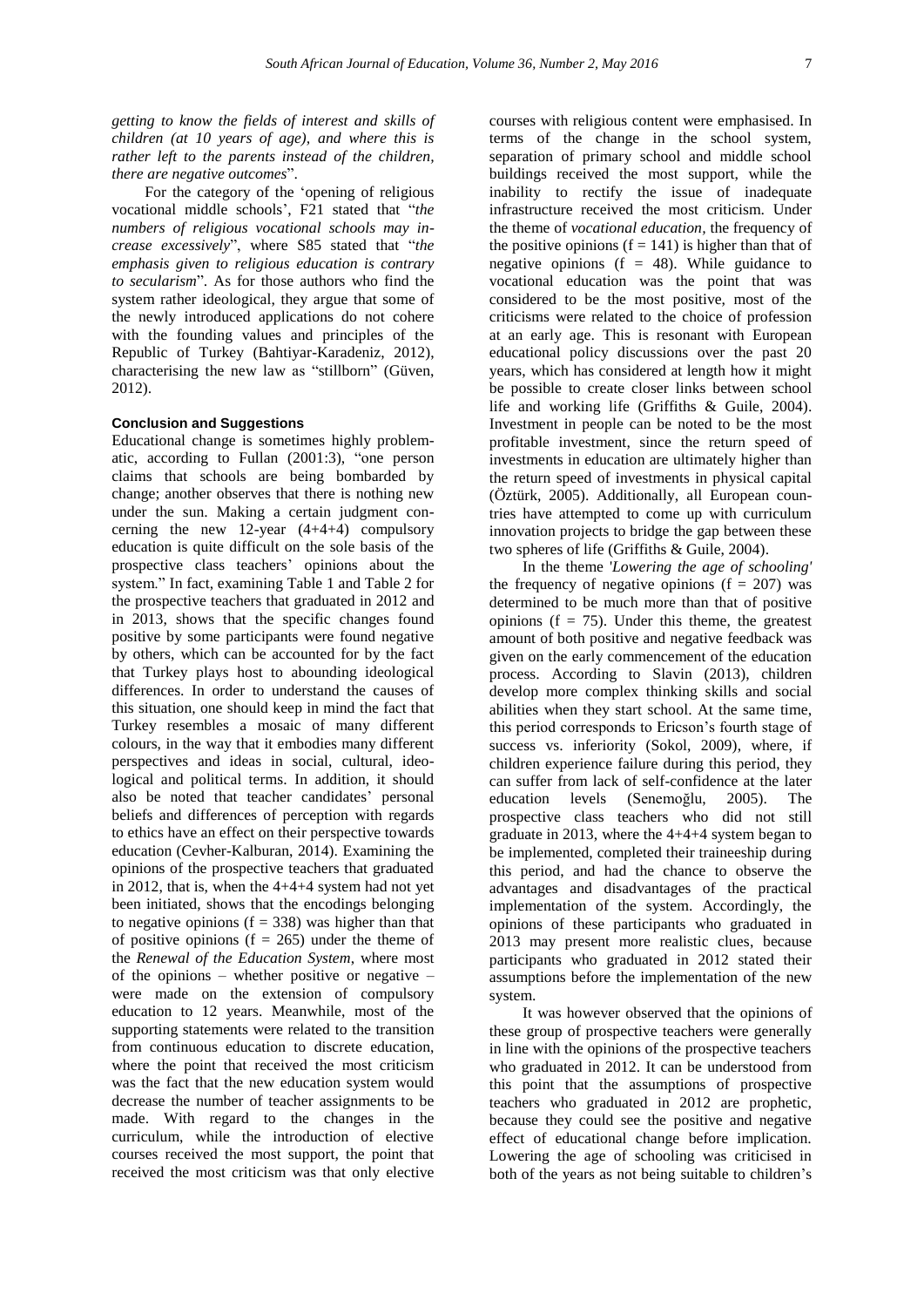developmental traits, the prospect of children of mixed groups of age being educated together in the same school environment was only criticised by the 2012 graduate prospective teachers. This is due to the fact that, at the end of the first year of implementation (2012-2013), age of schooling was once again increased from 60 to 66 months.

Another significant aspect responded to in detail in the 2012 questionnaire, received less of a response in 2013. There are two possible reasons for this Firstly, it may have stemmed from the limitations that accompany an open-ended questionnaire. It may be the case that participants may be unwilling to write detailed answers, or questionnaires were filled out hurriedly (Cohen et al., 2007). Secondly, the new education system was initially very popular in the mass media in 2012, before the implementation of system, where in 2013, on implementation, this popularity had somewhat decreased. Thus, the discussion of the new education system may have faded from the participants' agenda.

It is possible to assert that the initial implementation of the new system has been rather problematic, yet the efforts to render it more effective still continue. Although it is being criticised in pedagogical and ideological terms, considering the fact that obtaining the desired results from education system reforms in a rather short period such as two years is not really possible, (e.g. higher scores in global exams, Programme for International Student Assessment (PISA) etc., resurrection of vocational schools), monitoring the effects of reform may be necessary in the long term. The reactions of stakeholders to educational changes in the world are among the most important reasons for developing new educational policies (Raselimo & Mahao, 2015), and educational reforms can be seen to have effects that extend beyond individual country borders. Investigating these reforms and their results can be instructive for other developing countries and countries that experience similar periods of political conflict (Çelik & Kasapoğlu, 2014).

#### **Note**

Paper presented at the International Perspectives on New Aspects of Learning in Teacher Education Conference (IPALTE), Diyarbakir, Türkei, 2-4 October 2013.

#### **References**

- Akpinar B, Dönder A, Yildirim B & Karahan O 2012. The evaluation of 4+4+4 system (model) in education in the context of opposite curriculum. *Journal of Educational Sciences*, 36:25-39.
- Akyüz Y 1996. *Turkish education history*. Ankara, Turkey: PegemA Publishing.
- Bahtiyar-Karadeniz C 2012. Opinions of teachers towards 4+4+4 compulsory education system. *Journal of Education, Science and Society*, 10(40):34-53.
- Baykan AA, Çiftçi S & Arıkan Y 2013. *4+4+4 Eğitim sisteminin birleştirilmiş: sınıflara yansıması. XII. Ulusal Sınıf [Reflections of 4+4+4 education system on combined class].* Öğretmenliği Eğitimi Sempozyumu (23-25 Mayıs, Kuşadası) Kitapçığı [National Primary School Teachers Semposium, Aydin-Turkey, 23-25 May]. (In Turkish).
- Bedard K & Do C 2005. Are middle schools more effective? The impact of school structure on student outcomes. *The Journal of Human Resources*, XL(3):660-682. [doi:](http://jhr.uwpress.org/content/XL/3/660.short)  [10.3368/jhr.XL.3.660](http://jhr.uwpress.org/content/XL/3/660.short)
- Çelik S & Kasapoğlu H 2014. Implementing the recent curricular changes to English language instruction in Turkey: opinions and concerns of elementary school administrators. *South African Journal of Education*, 34(2): Art. # 842, 14 pages. [doi:](http://www.sajournalofeducation.co.za/index.php/saje/article/view/842/441)  [10.15700/201412071144](http://www.sajournalofeducation.co.za/index.php/saje/article/view/842/441)
- Cevher-Kalburan N 2014. Early childhood pre-service teachers' concerns and solutions to overcome them (the case of Pamukkale University). *South African Journal of Education*, 34(1): Art. #724, 18 pages. [doi: 10.15700/201412120923](http://www.sajournalofeducation.co.za/index.php/saje/article/view/724/393)
- Cohen L, Manion L & Morrison K 2007. *Research methods in education* (6th ed.). New York, NY: Routledge.
- Cook PJ, MacCoun R, Muschkin C & Vigdor J 2008. The negative impacts of starting middle school in sixth grade. *Journal of Policy Analysis and Management*, 27(1):104-121[. doi:](http://onlinelibrary.wiley.com/doi/10.1002/pam.20309/abstract;jsessionid=750F7AAF265E11D97CE6E49118990A18.f01t02)  [10.1002/pam.20309](http://onlinelibrary.wiley.com/doi/10.1002/pam.20309/abstract;jsessionid=750F7AAF265E11D97CE6E49118990A18.f01t02)
- Demir SB, Doğan S & Pinar MA 2013. 4+4+4 Yeni eğitim sistemi'nin yansimalari: Beşinci siniflardaki eğitim-öğretim sürecinin branş öğretmenlerinin görüşleri doğrultusunda değerlendirilmesi [Reflections of the new 4+4+4 education system: Evaluation of the educational process in the fifth grades according to the branch teachers' opinions]. *Turkish Studies - International Periodical For the Languages, Literature and History of Turkish or Turkic*, 8(9):1081-1098. (In Turkish with English summary). Available at [http://turkishstudies.net/Makaleler/488479498\\_070](http://turkishstudies.net/Makaleler/488479498_070DemirSel%C3%A7ukBe%C5%9Fir-vd-2%20%282%29-1081-1098.pdf) [DemirSel%C3%A7ukBe%C5%9Fir-vd-](http://turkishstudies.net/Makaleler/488479498_070DemirSel%C3%A7ukBe%C5%9Fir-vd-2%20%282%29-1081-1098.pdf)[2%20%282%29-1081-1098.pdf.](http://turkishstudies.net/Makaleler/488479498_070DemirSel%C3%A7ukBe%C5%9Fir-vd-2%20%282%29-1081-1098.pdf) Accessed 7 January 2014.
- Demirtaş Z 2011. Gelişim dönemleri ve özellikleri açısından zorunlu gğitim [Compulsory education in terms of developmental stages]. *Eğitim-Öğretim ve Bilim Araştirma Dergisi [Journal of Education-Instruction and Science Research]*, 7(21):25-30. (In Turkish). Available at [http://www.egitimbirsen.org.tr/ebs\\_files/files/yayin](http://www.egitimbirsen.org.tr/ebs_files/files/yayinlarimiz/149-egitimbirsen.org.tr-149.pdf) [larimiz/149-egitimbirsen.org.tr-149.pdf.](http://www.egitimbirsen.org.tr/ebs_files/files/yayinlarimiz/149-egitimbirsen.org.tr-149.pdf) Accessed 11 May 2013.
- Department of Education (DoE), Parliament of the Republic of South Africa 1995. *White Paper on Education and Training. Notice 196 of 1995*. Cape Town: DoE, Parliament of the Republic of South Africa. Available at http://www.education.gov.za/LinkClick.aspx?fileti cket=855fT9w3A2U%3D&tabid. Accessed 15 February 2015.
- De Wet C & Wolhuter C 2009. A transitiological study of some South African educational issues. *South African Journal of Education*, 29(3):359-376.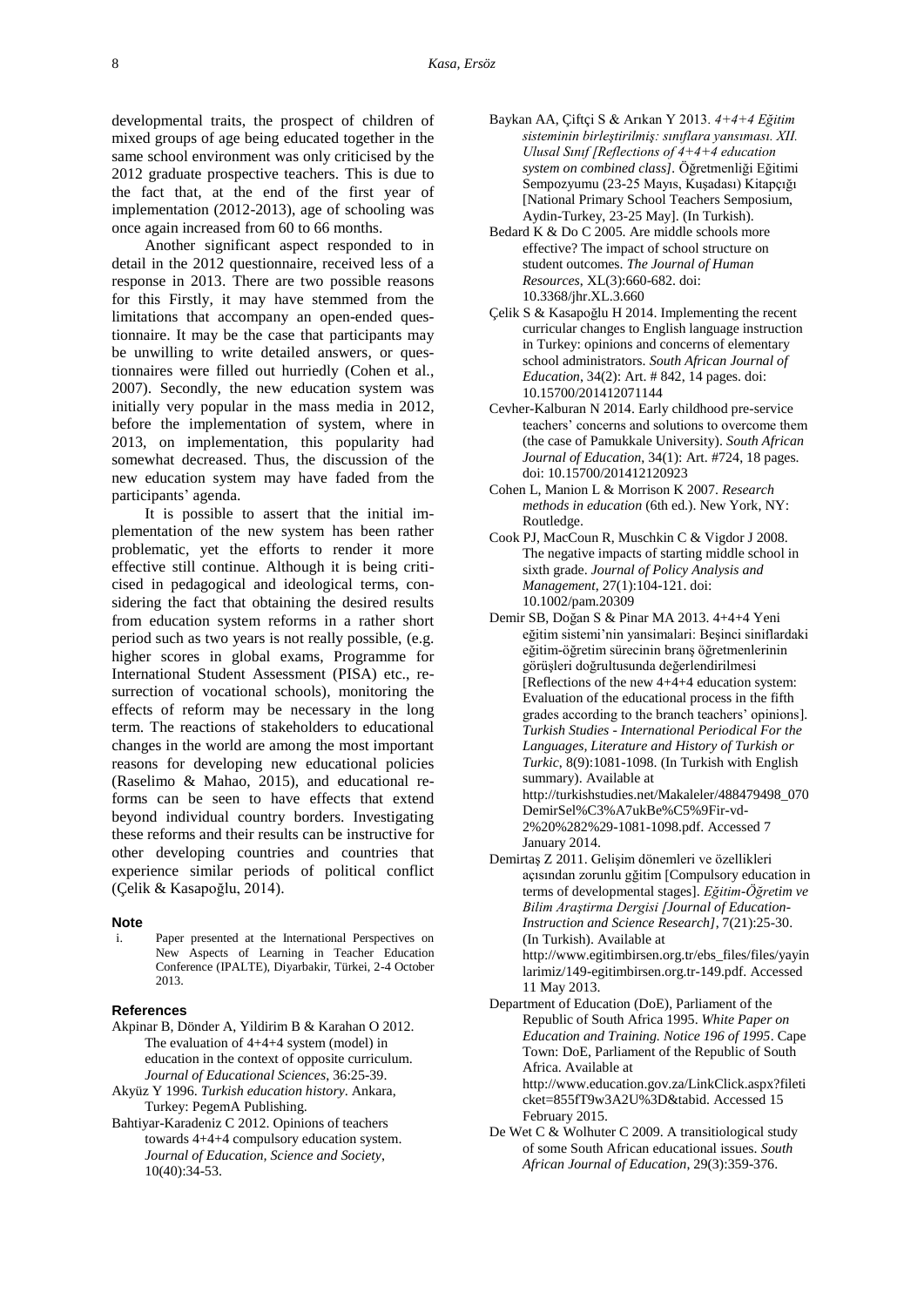Available at

[http://www.sajournalofeducation.co.za/index.php/s](http://www.sajournalofeducation.co.za/index.php/saje/article/view/272/159) [aje/article/view/272/159.](http://www.sajournalofeducation.co.za/index.php/saje/article/view/272/159) Accessed 15 March 2015.

- Dinler C 2011. Process of the elementary students and secondary students sharing the same building in the education. MEd dissertation. Istanbul: Yeditepe University.
- Eğitim Reformu Girişimi [Education Reform Initiative] 2012. *Eğitim izleme raporu 2012 [Education monitoring report 2012]*. (In Turkish). Available at [http://erg.sabanciuniv.edu/sites/erg.sabanciuniv.edu](http://erg.sabanciuniv.edu/sites/erg.sabanciuniv.edu/files/ERG-EIR2012-egitim-izleme-raporu-2012-(12.09.2013)_1.pdf) [/files/ERG-EIR2012-egitim-izleme-raporu-2012-](http://erg.sabanciuniv.edu/sites/erg.sabanciuniv.edu/files/ERG-EIR2012-egitim-izleme-raporu-2012-(12.09.2013)_1.pdf) [\(12.09.2013\)\\_1.pdf.](http://erg.sabanciuniv.edu/sites/erg.sabanciuniv.edu/files/ERG-EIR2012-egitim-izleme-raporu-2012-(12.09.2013)_1.pdf) Accessed 22 November 2013.
- Ekiz D, Altun T & Siyambas PB 2013. *Teachers' opinions about 4+4+4 compulsory education system applications*. National Primary School Teachers Semposium, Aydin-Turkey, 23-25 May.
- Fretwell DH & Wheeler A 2001. *Turkey: Secondary education and training*. Washington, DC: The World Bank. Available at [http://siteresources.worldbank.org/EDUCATION/R](http://siteresources.worldbank.org/EDUCATION/Resources/278200-1099079877269/547664-1099079967208/Turkey_Secondary_education_training_EN01.pdf) [esources/278200-1099079877269/547664-](http://siteresources.worldbank.org/EDUCATION/Resources/278200-1099079877269/547664-1099079967208/Turkey_Secondary_education_training_EN01.pdf) [1099079967208/Turkey\\_Secondary\\_education\\_trai](http://siteresources.worldbank.org/EDUCATION/Resources/278200-1099079877269/547664-1099079967208/Turkey_Secondary_education_training_EN01.pdf) [ning\\_EN01.pdf.](http://siteresources.worldbank.org/EDUCATION/Resources/278200-1099079877269/547664-1099079967208/Turkey_Secondary_education_training_EN01.pdf) Accessed 26 December 2013.
- Fullan M 2001. *The new meaning of educational change* (3rd ed). London, UK: Teachers College Press.
- Griffiths T & Guile D 2004. *Learning through work experience for the knowledge economy: Issues for educational research and policy*. Luxembourg: Office for Official Publications of the European Communities.
- Gultekin M 1998. Türkiye ve Avrupa Birliğine üye bazi ülkelerde zorunlu eğitim [Compulsory education in Turkey and in some European union member countries]. In A Hakan (ed). *Eğitim bilimlerinde yenilikler [Innovations in educational sciences]*. (In Turkish). Eskişehir, Turkey: Anadolu Üniversitesi Açıköğretim Fakültesi Yayınları [Anadolu University Open Education Faculty Publication].
- Güven I 2012. Eğitimde 4+4+4 ve Fatih projesi yasa tasarısı = Reform mu? [The 4+4+4 school reform bill and the Fatih project: Is it a reform?] *Elementary İlköğretim Online (Education Online)*, 11(3):556-577. (In Turkish with English summary). Available a[t http://ilkogretim](http://ilkogretim-online.org.tr/vol11say3/v11s3m1.pdf)[online.org.tr/vol11say3/v11s3m1.pdf.](http://ilkogretim-online.org.tr/vol11say3/v11s3m1.pdf) Accessed 29 April 2016.
- Hacettepe Üniversitesi 2012. *05.01.1961 Tarih 222 sayılı ilköğretim ve eğitim kanunu ile bazı kanunlarda değişiklik yapılmasına dair kanun teklifi'ne ilişkin görüşler*. (In Turkish). Available at [http://www.egitim.hacettepe.edu.tr/belge/4+4+4Egt](http://www.egitim.hacettepe.edu.tr/belge/4+4+4EgtFakKurulKarar.pdf) [FakKurulKarar.pdf.](http://www.egitim.hacettepe.edu.tr/belge/4+4+4EgtFakKurulKarar.pdf) Accessed 22 November 2013.
- Inal K 2012. Akp'nin reform mantiği ve '4+4+4'ün ideopedagojik eleştirel analizi [The AKP's logic of reform and its critical politico-ideological analysis in terms of new noncontinous education law]. *Eğitim Bilim Toplum Dergisi [Education Science Society Journal]*, 10(39):78-92. (In Turkish with English summary). Available at [http://www.egitimbilimtoplum.com.tr/index.php/eb](http://www.egitimbilimtoplum.com.tr/index.php/ebt/article/view/475/pdf) [t/article/view/475/pdf.](http://www.egitimbilimtoplum.com.tr/index.php/ebt/article/view/475/pdf) Accessed 29 November 2013.
- Kaya A 2011. Evaluation of socio-psychological effects of uninterrupted education on teachers and

students*. Journal of Education-Instruction and Science Research*, 21:11-18.

- Memişoğlu SP & Ismetoğlu M 2013. Zorunlu eğitimde 4+4+4 uygulamasina ilişkin okul yöneticilerinin görüşleri [The school administrators' conceptions concerning the system of 4+4+4 in compulsory education]. *Eğitim ve Öğretim Araştırmaları Dergisi [Journal of Research in Education and Teaching]*, 2(2):14-25. (In Turkish with English summary). Available at [http://www.jret.org/FileUpload/ks281142/File/02.\\_](http://www.jret.org/FileUpload/ks281142/File/02._salih_pasa_memisoglu_mehmet_ismetoglu.pdf) [salih\\_pasa\\_memisoglu\\_mehmet\\_ismetoglu.pdf.](http://www.jret.org/FileUpload/ks281142/File/02._salih_pasa_memisoglu_mehmet_ismetoglu.pdf)  Accessed 7 January 2014.
- Miles MB & Huberman AM 1994. *Qualitative data analysis: An expanded sourcebook*. London, UK: Sage Publications.
- Milli Eğitim Bakanliği (MEB) [Ministry of National Education] 2012. *12 yıllık zorunlu eğitime yönelik uygulamalar [12 years compulsory education law]*. (In Turkish). Available at [http://www.meb.gov.tr/haberler/2012/12YillikZoru](http://www.meb.gov.tr/haberler/2012/12YillikZorunluEgitimeYonelikGenelge.pdf) [nluEgitimeYonelikGenelge.pdf.](http://www.meb.gov.tr/haberler/2012/12YillikZorunluEgitimeYonelikGenelge.pdf) Accessed 22 October 2012.
- The Organisation for Economic Co-operation and Development (OECD) 2013. *Education policy outlook: Turkey*. Paris, France: OECD Publishing. Available at [http://www.oecd.org/edu/EDUCATION%20POLI](http://www.oecd.org/edu/EDUCATION%20POLICY%20OUTLOOK%20TURKEY_EN.pdf) [CY%20OUTLOOK%20TURKEY\\_EN.pdf.](http://www.oecd.org/edu/EDUCATION%20POLICY%20OUTLOOK%20TURKEY_EN.pdf) Accessed 7 May 2014.
- Örs Ç, Erdoğan H & Kipici K 2013. Eğitim yöneticileri bakış açısıyla 12 yıllık kesinti-li zorunlu eğitim sistemi: Iğdır örneği [The intermittent compulsory education system for 12 years from the viewpoint of administrators: the case of Iğdır]. *Sosyal Bilimler Dergisi [Journal of Social Sciences]*, 4:131-154. (In Turkish with English summary). Available at
	- [http://sosbilder.igdir.edu.tr/Makaleler/275728428\\_](http://sosbilder.igdir.edu.tr/Makaleler/275728428_08_Ors_(131-154).pdf) [08\\_Ors\\_\(131-154\).pdf.](http://sosbilder.igdir.edu.tr/Makaleler/275728428_08_Ors_(131-154).pdf) Accessed 12 April 2014.
- ÖZdalga E 1999. Education in the name of "order and progress" reflections on the recent eight year obligatory school reform in Turkey. *The Muslim World*, 89(3-4):414-438[. doi: 10.1111/j.1478-](http://onlinelibrary.wiley.com/doi/10.1111/j.1478-1913.1999.tb02756.x/abstract) [1913.1999.tb02756.x](http://onlinelibrary.wiley.com/doi/10.1111/j.1478-1913.1999.tb02756.x/abstract)
- Öztürk N 2005. İktisadi kalkınmada eğitimin rolü [The role of education in economic development]. *Sosyoekonomi*, 1:27-44. (In Turkish with English summary). Available at [http://scholar.google.com.tr/scholar\\_url?url=http://](http://scholar.google.com.tr/scholar_url?url=http://dergipark.ulakbim.gov.tr/sosyoekonomi/article/download/5000080474/5000074516&hl=tr&sa=X&scisig=AAGBfm36Xf9XQ7V1ZdR25pFwaBzmPo2jug&nossl=1&oi=scholarr&ei=LUcuVcmzAYOhsAHGwILQCg&ved=0CBkQgAMoADAA) [dergipark.ulakbim.gov.tr/sosyoekonomi/article/do](http://scholar.google.com.tr/scholar_url?url=http://dergipark.ulakbim.gov.tr/sosyoekonomi/article/download/5000080474/5000074516&hl=tr&sa=X&scisig=AAGBfm36Xf9XQ7V1ZdR25pFwaBzmPo2jug&nossl=1&oi=scholarr&ei=LUcuVcmzAYOhsAHGwILQCg&ved=0CBkQgAMoADAA) [wnload/5000080474/5000074516&hl=tr&sa=X&s](http://scholar.google.com.tr/scholar_url?url=http://dergipark.ulakbim.gov.tr/sosyoekonomi/article/download/5000080474/5000074516&hl=tr&sa=X&scisig=AAGBfm36Xf9XQ7V1ZdR25pFwaBzmPo2jug&nossl=1&oi=scholarr&ei=LUcuVcmzAYOhsAHGwILQCg&ved=0CBkQgAMoADAA) [cisig=AAGBfm36Xf9XQ7V1ZdR25pFwaBzmPo2](http://scholar.google.com.tr/scholar_url?url=http://dergipark.ulakbim.gov.tr/sosyoekonomi/article/download/5000080474/5000074516&hl=tr&sa=X&scisig=AAGBfm36Xf9XQ7V1ZdR25pFwaBzmPo2jug&nossl=1&oi=scholarr&ei=LUcuVcmzAYOhsAHGwILQCg&ved=0CBkQgAMoADAA) [jug&nossl=1&oi=scholarr&ei=LUcuVcmzAYOhs](http://scholar.google.com.tr/scholar_url?url=http://dergipark.ulakbim.gov.tr/sosyoekonomi/article/download/5000080474/5000074516&hl=tr&sa=X&scisig=AAGBfm36Xf9XQ7V1ZdR25pFwaBzmPo2jug&nossl=1&oi=scholarr&ei=LUcuVcmzAYOhsAHGwILQCg&ved=0CBkQgAMoADAA) [AHGwILQCg&ved=0CBkQgAMoADAA.](http://scholar.google.com.tr/scholar_url?url=http://dergipark.ulakbim.gov.tr/sosyoekonomi/article/download/5000080474/5000074516&hl=tr&sa=X&scisig=AAGBfm36Xf9XQ7V1ZdR25pFwaBzmPo2jug&nossl=1&oi=scholarr&ei=LUcuVcmzAYOhsAHGwILQCg&ved=0CBkQgAMoADAA) Accessed 12 April 2015.
- Raselimo M & Mahao M 2015. The Lesotho curriculum and assessment policy: Opportunities and threats. *South African Journal of Education*, 35(1): Art. # 1041, 12 pages[. doi: 10.15700/201503070025](http://www.sajournalofeducation.co.za/index.php/saje/article/view/1041/497)
- Rosenberg D 1997. *Trend analysis and interpretation: Key concepts and methods for maternal and child health professionals*. Rockville, Maryland: Division of Science, Education, and Analysis; Maternal and Child Health Bureau. Available at [http://mchb.hrsa.gov/publications/pdfs/trendanaylsi](http://mchb.hrsa.gov/publications/pdfs/trendanaylsi%0es.pdf)